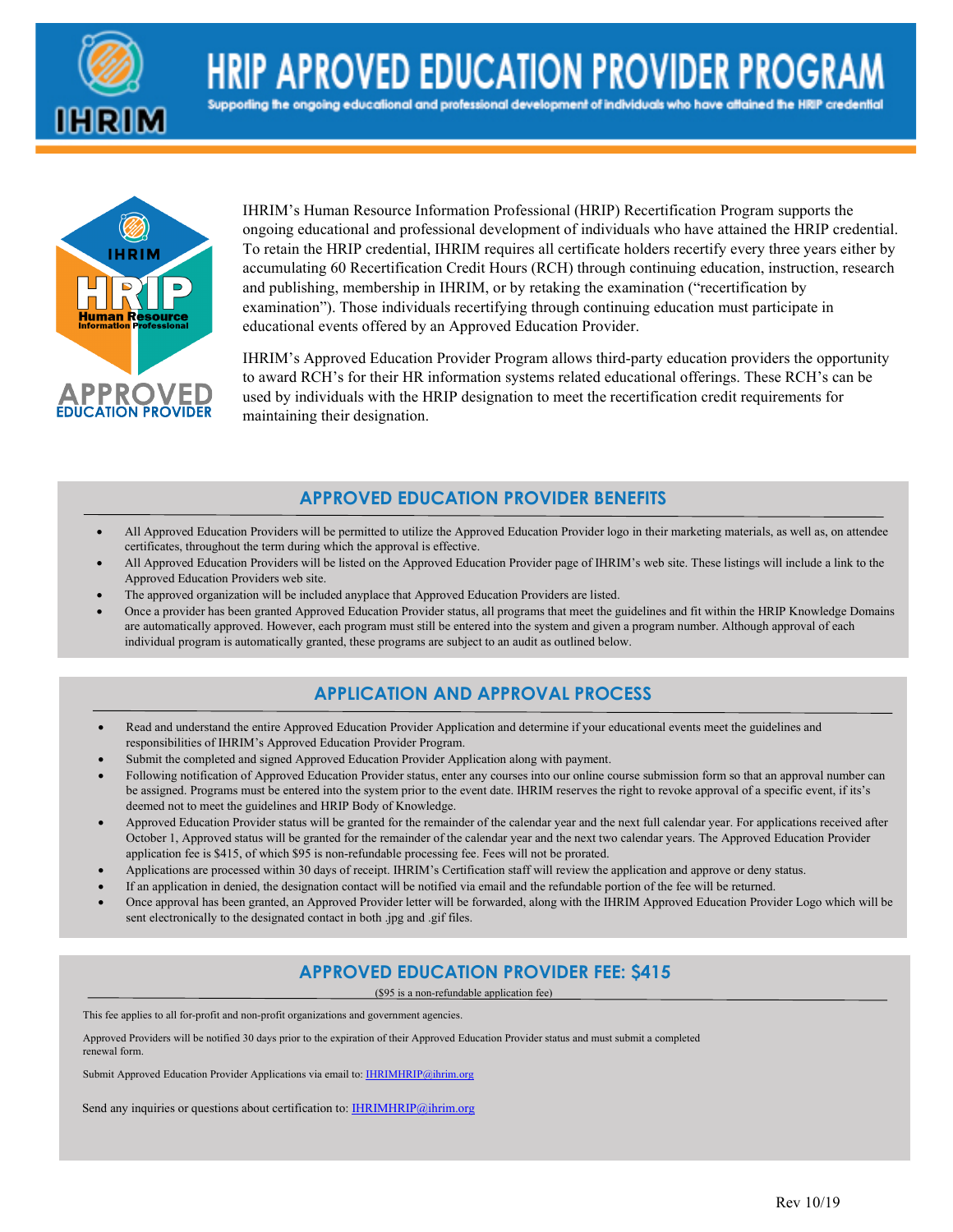

**HRIP APROVED EDUCATION PROVIDER PROGRAM** 

Supporting the ongoing educational and professional development of individuals who have aftained the HRIP credential

# **HRIP APPROVED EDUCATION PROVIDER'S GUIDELINES**

#### **AUDIT**

• IHRIM reserves the right to randomly audit Approved Education Providers to ensure compliance with the established criteria and terms of agreement. If audited, IHRIM may request to review an Approved Education Provider's program records, including but not limited to marketing materials, program materials, attendee lists, evaluation reports, and presenter's credentials. IHRIM reserves the right to audit/attend an Approved Education Providers program at no cost to IHRIM.

#### **CONTENT AND PROGRAM MATERIALS**

• The content and program materials for each education program must be tied to the HRIP Knowledge Domains. The content outline or agenda of each program must be provided when entering educational offerings into the online form. All programs must be a minimum of 1 hour in length. RCH's are granted for Education time only. Credit is not granted for time spent on non-leaning activities such as meal functions, breaks, exhibits, etc.

#### **FACILITATORS**

• The provider ensures that all instructors and presenters are qualified to facilitate the education program. Facilitators must be competent in the subject matter and understand the education program's purpose. Participants should be given the opportunity to assess the facilitator's knowledge and instructional skills at the conclusion of each education program.

#### **MARKETING EDUCATION PROGRAMS**

• The provider is encouraged to indicate on education program marketing materials the topics covered, targeted audience, program agenda, and applicable approved recertification credit units (if the program meets the guidelines and relates to the HRIP Knowledge Domains).

#### **MEANS FOR AWARDING RECERTIFICATION CREDIT HOURS**

• The provider should have defined means to accurately award program participants the applicable recertification credit hours (RCH). Attendees must be provided with the education program approval number issued by IHRIM. The number can appear in education program handouts or a certificate awarded at completion of the program. The number may only be distributed to attendees of the program.

#### **ORGANIZATION**

• The provider must have an identifiable continuing education or training unit, individual or group with responsibility for administering education programs.

#### **PROGRAM ENVIRONMENT**

• The provider ensures that programs are held in an environment conducive to learning. For Webinars and computer- and Web-based programs, the provider must clearly inform participants, prior to registration, of minimum software and/or hardware requirements.

#### **PROGRAM EVALUATION**

• The provider ensures that all education programs are evaluated. Evaluations should be compiled and a report produced summarizing the program, including, but not limited to: the program's title, the date and location conducted, the facilitator, and any comments provided by participants. Approved Education Providers should be prepared to provide copies of program evaluation reports to IHRIM upon request.

#### **RESPONSIBILITY AND CONTROL**

• The provider, through its continuing education or training unit, ensures that the criteria established by IHRIM for HRIP recertification credit are met. Changes in contact information should be reported to the IHRIM within 30 days.

#### **REVOCATION OF APPROVED EDUCATION PROVIDER STATUS**

• Failure to meet one or more of the program criteria could result in revocation of Approved Education Provider status. If status is revoked, no portion of the application fee shall be refunded.